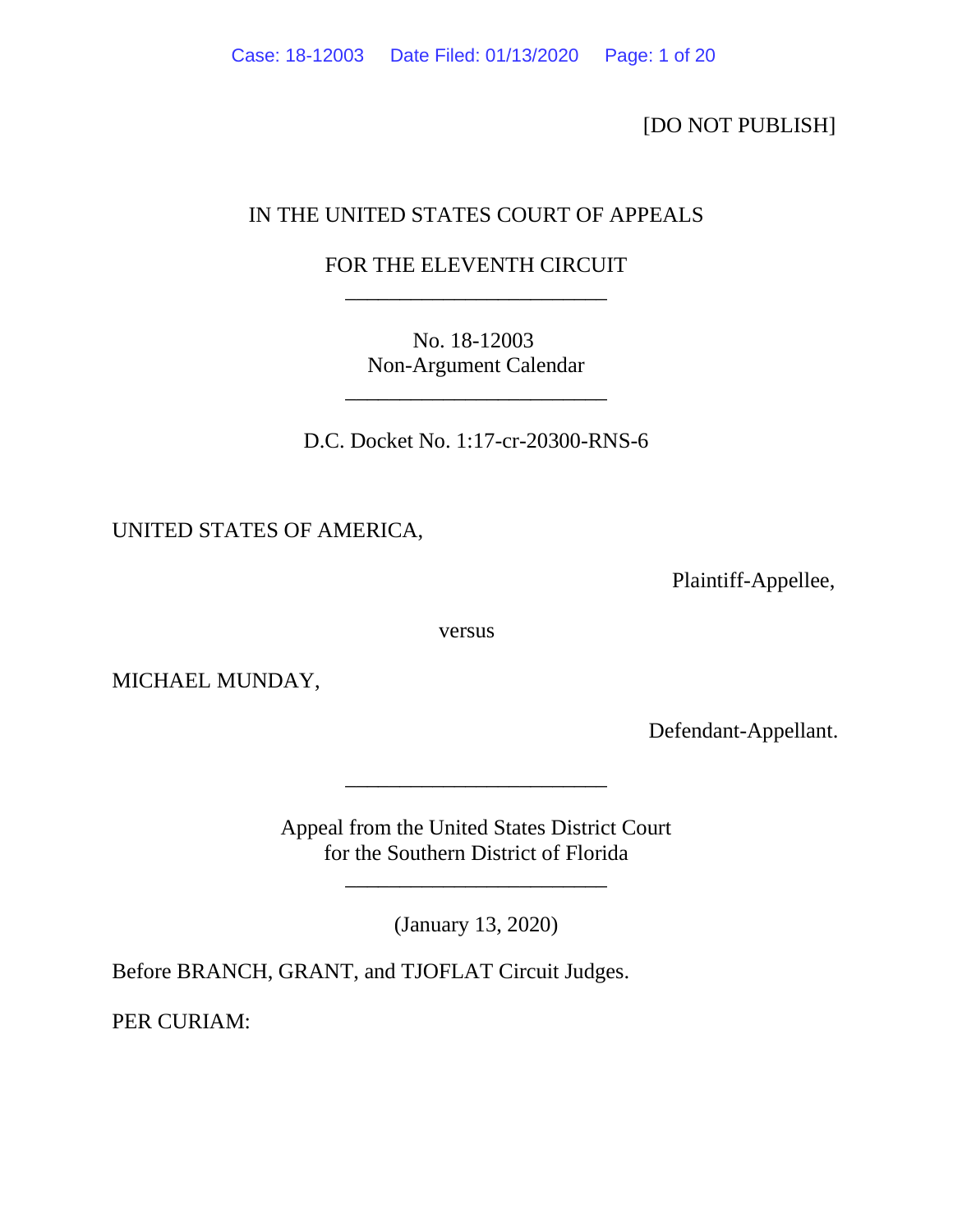Michael "Mickey" Munday appeals his convictions and 144-month sentence following a jury trial finding him guilty of mail fraud in violation of 18 U.S.C. § 1341 and conspiracy to commit mail fraud in violation of 18 U.S.C. § 1349 arising from his involvement in a vehicle theft scheme. On direct appeal, he raises two issues. Munday first contends that the district court erred by admitting impermissible character evidence that was unduly prejudicial by allowing testimony that he had formerly been a "smuggler" and the playing of a video depicting him driving a flatbed truck with no connection to the crimes at issue, in violation of Rules 404(a)(1), (b)(1), and 403 of the Federal Rules of Evidence. Munday also contends that the district court's sentence was substantively unreasonable because it exceeded the sentences of his co-conspirators. For the following reasons, we affirm.

### I. Background

In 2017, Munday was one of ten codefendants arrested and indicted on numerous charges arising from their involvement in a vehicle "title-washing" scheme. As part of their criminal enterprise, Munday and his co-conspirators would first procure cars with outstanding liens from around the United States through a variety of nefarious means (*e.g.*, from owners behind on loan payments in exchange for miniscule sums of cash, straw purchases, or actual theft). They would then transport the cars to Florida and hide them to evade lienholders (often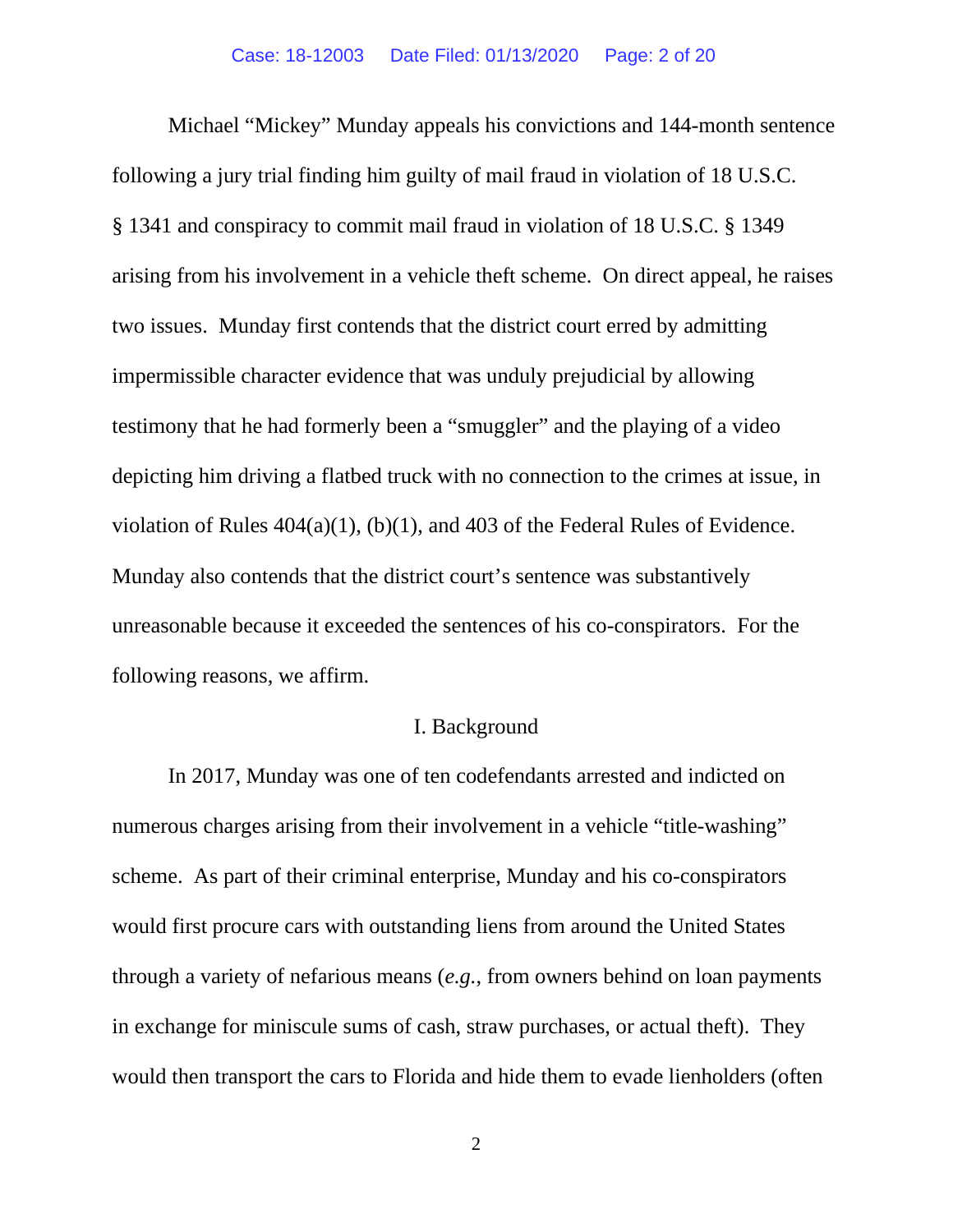banks). Once hidden, they would place "towing and storage liens" on the vehicles, typically for egregiously high sums, and conduct sham auctions which listed the cars as no-title, as-is, and cash-only sales—to ensure no one bid. And then the real trickery came into play. After conducting auctions in which no one bid, the conspirators suddenly owned the cars; they would then clear the titles pursuant to a Florida lien statute permitting tow companies to recover unpaid towing liens. *See* Fla. Stat. § 7[1](#page-2-0)3.78 $(6)$ .<sup>1</sup> With clean titles in hand, they would sell the vehicles to a dealer for a profit. In just six years, the conspirators caused *at least* \$1.7 million in losses to approximately 30 financial institutions and victimized many individuals who were behind on their car payments. Nine of the ten conspirators pleaded guilty—that is, everyone except for Munday, who went to trial.

Fla. Stat. § 713.78(6) (2014).

<span id="page-2-0"></span> $<sup>1</sup>$  Although this specific statute was not referenced in any part of the proceedings below</sup> or in the briefs on appeal, it appears that the conspirators used § 713.78(6) to cover their crimes. The relevant portion of § 713.78(6) in effect at the time of Munday's arrest provides:

Any vehicle . . . which is stored [by a person regularly engaged in the businesses of transporting vehicles . . . by wrecker, tow truck, or car carrier,] and which remains unclaimed, or for which reasonable charges for recovery, towing, or storing remain unpaid . . . may be sold by the owner or operator of the storage space for such towing or storage charge . . . . The sale shall be at public sale for cash. . . . [N]otice of the sale shall be given to the person in whose name the vehicle . . . is registered and to all persons claiming a lien on the vehicle . . . . Notice shall be sent by certified mail . . . . The certificate of title issued under this law shall be discharged of all liens . . . .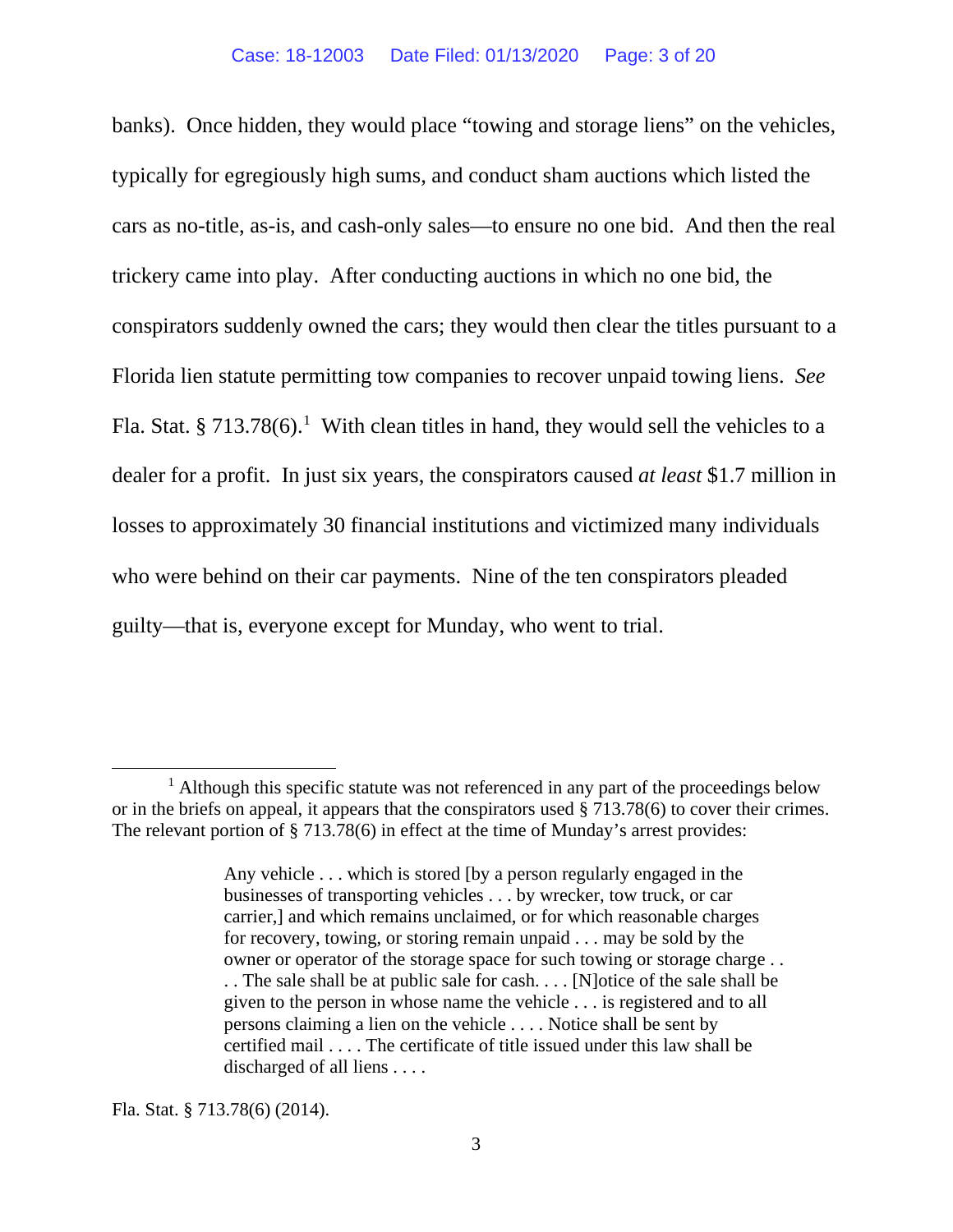Twelve days before his trial, the government notified Munday that it intended to introduce recordings of public statements he had made regarding his criminal past pursuant to Rule  $404(b)$ .<sup>[2](#page-3-0)</sup> As it turns out, in 1991, Munday was convicted of charges stemming from a criminal enterprise to import approximately 20,000 pounds of cocaine into the United States. He was sentenced to 25 years in prison, but was released ahead of schedule in 1999. Apparently, stories from his previous exploits as a drug smuggler were of interest to some, and in 2006 he agreed to be interviewed on the topic for a documentary, "Cocaine Cowboys." With shots of speed boats and flatbed tow trucks flashing on the screen, Munday provided a detailed play-by-play of his strategies for evading law enforcement while transporting large quantities of cocaine, including how he would utilize tow trucks to remain inconspicuous. [3](#page-3-1) After all, Munday elsewhere explained, police

Fed. R. Evid. 404(b).

<span id="page-3-0"></span> $2$  Rule 404(b) provides:

Evidence of a crime, wrong, or other act is not admissible to prove a person's character in order to show that on a particular occasion the person acted in accordance with the character. This evidence may be admissible for another purpose, such as proving motive, opportunity, intent, preparation, plan, knowledge, identity, absence of mistake, or lack of accident. On request by a defendant in a criminal case, the prosecutor must: provide reasonable notice of the general nature of any such evidence that the prosecutor intends to offer at trial; and do so before trial--or during trial if the court, for good cause, excuses lack of pretrial notice.

<span id="page-3-1"></span><sup>&</sup>lt;sup>3</sup> The specific portion of "Cocaine Cowboys" used by the government at trial can be found on YouTube. *See, e.g.*, Magnolia Pictures, *Cocaine Cowboys: Tow Company* at 00:02:12—00:02:40, YOUTUBE (Dec. 18, 2019), https://bit.ly/38RsV1M.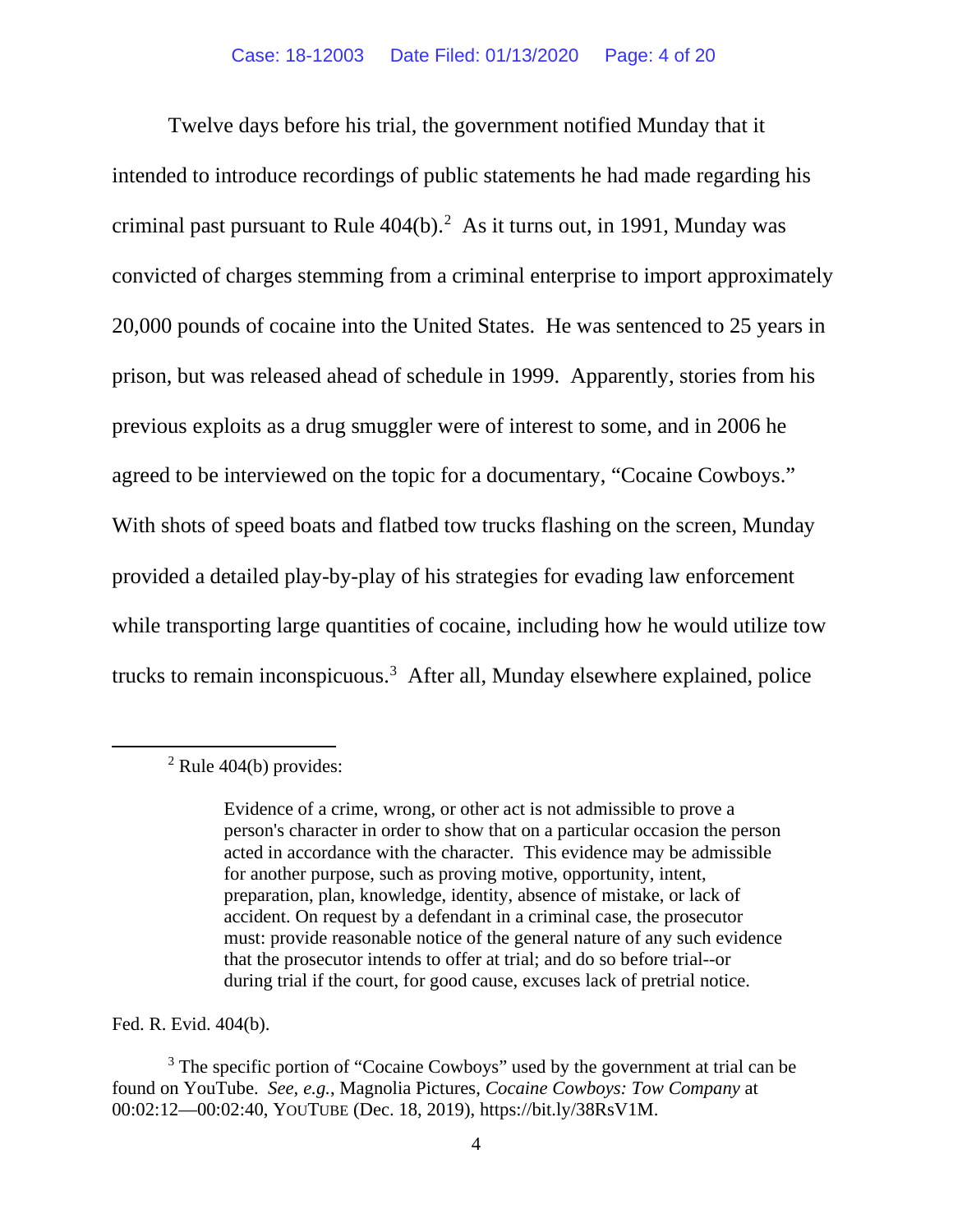rarely pull over tow trucks, and even when they do the tow-truck driver can believably feign innocence if drugs are found in a vehicle's trunk. With the documentary and other media attention, Munday suddenly found himself enjoying "kind of like a cult-like following," and for the next decade (including while participating in the title-washing scheme) he was regularly interviewed by radio stations and on television.<sup>[4](#page-4-0)</sup> During those interviews, he would sometimes describe himself as a "tow truck driver," retell his inventive use of a tow truck to smuggle cocaine, and claim that "if it flies, rolls, or floats, I was the guy that moved it." He even recorded his own audiobook, "Tall Tales," to memorialize some of his stories as a smuggler, and he advertised that audiobook on Twitter by posting a picture of himself with a tow truck in the background.

The government sought to introduce a number of Munday's recordings and social media posts, claiming that this evidence demonstrated Munday's "intent, knowledge and absence of mistake in the execution of the car title-washing scheme," and also that these statements were "inextricably intertwined" with his participation in the conspiracy. Regarding the latter justification, the government explained that it also intended to offer testimony from the scheme's lead organizer, Mark Johnson (who had agreed to cooperate pursuant to a plea deal), discussing

<span id="page-4-0"></span><sup>&</sup>lt;sup>4</sup> During sentencing, Munday admitted that he had "given over 100 interviews," in addition to "commercials for clothing companies, for hip hop, and rap people."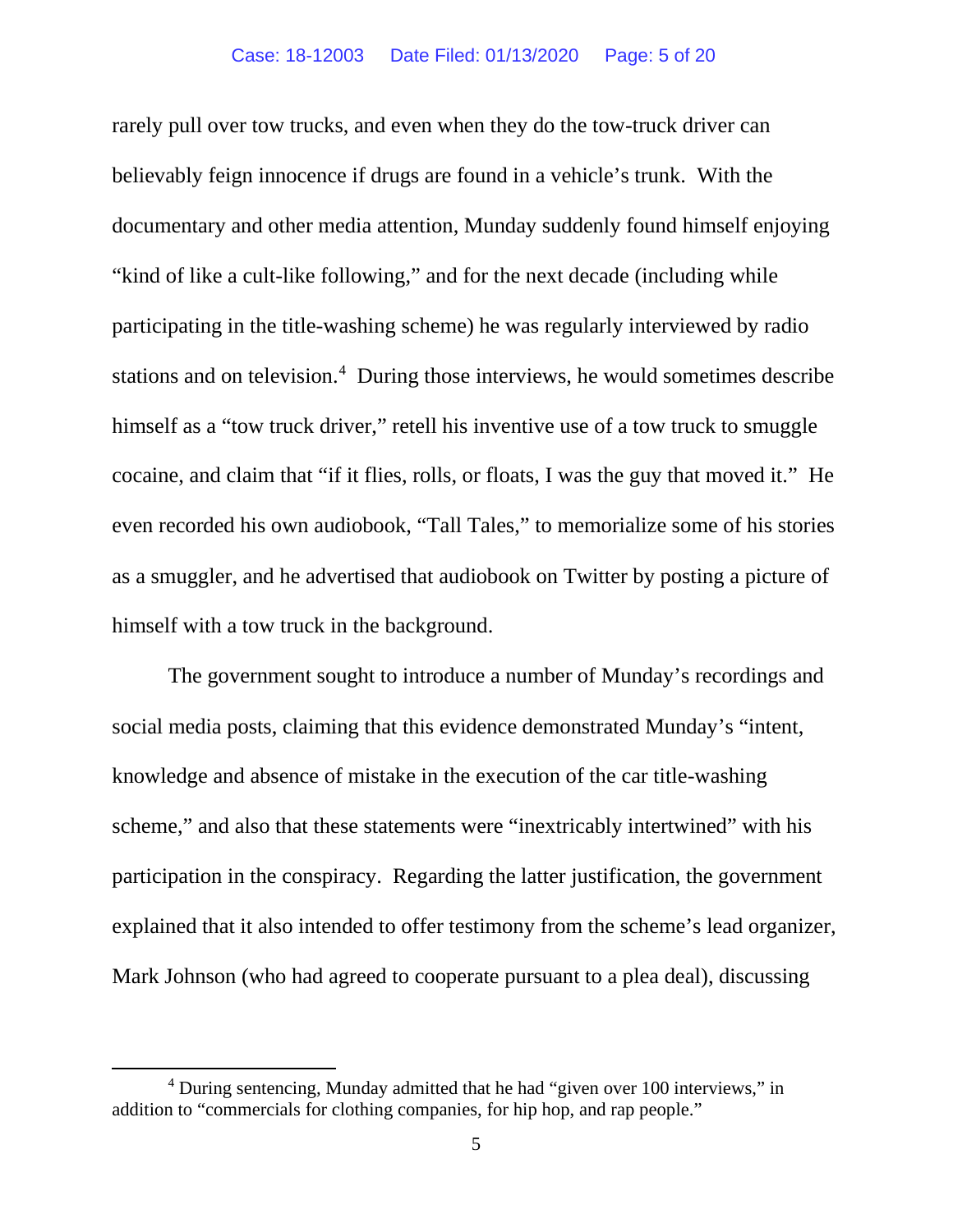how Munday's reputation as a "Cocaine Cowboy" and his statements about his "prowess as a criminal and a contraband smuggler" were some of the primary reasons he brought Munday into the conspiracy and eventually grew to trust him.

Munday filed a motion *in limine* objecting to the introduction of any evidence of his prior convictions related to smuggling cocaine as unduly prejudicial character witness evidence that does not involve acts of dishonesty or false statements. The district court held a two-day pretrial hearing to entertain both parties' arguments and review the relevant recordings. The government specified the exact video and audio clips it wanted to introduce at trial, including a clip from "Cocaine Cowboys." The video clip at issue shows Munday driving a flatbed truck as he is heard explaining how he previously used such trucks to remain inconspicuous while transporting cocaine. The district court recognized the potential for improper prejudice that accompanied the use of the documentary (and other similar evidence). In seeking to balance that risk with its probative value, the court allowed the documentary to be admitted only if the government agreed to "sanitize" it, that is, to strip it of references to drugs and not use its actual title.

On the day of trial, just before the jury was brought into the courtroom, the government asked the court's permission for its witnesses to testify "that [Munday] discussed smuggling with them and bragged about smuggling and evading law enforcement," and assured the court that this testimony would not include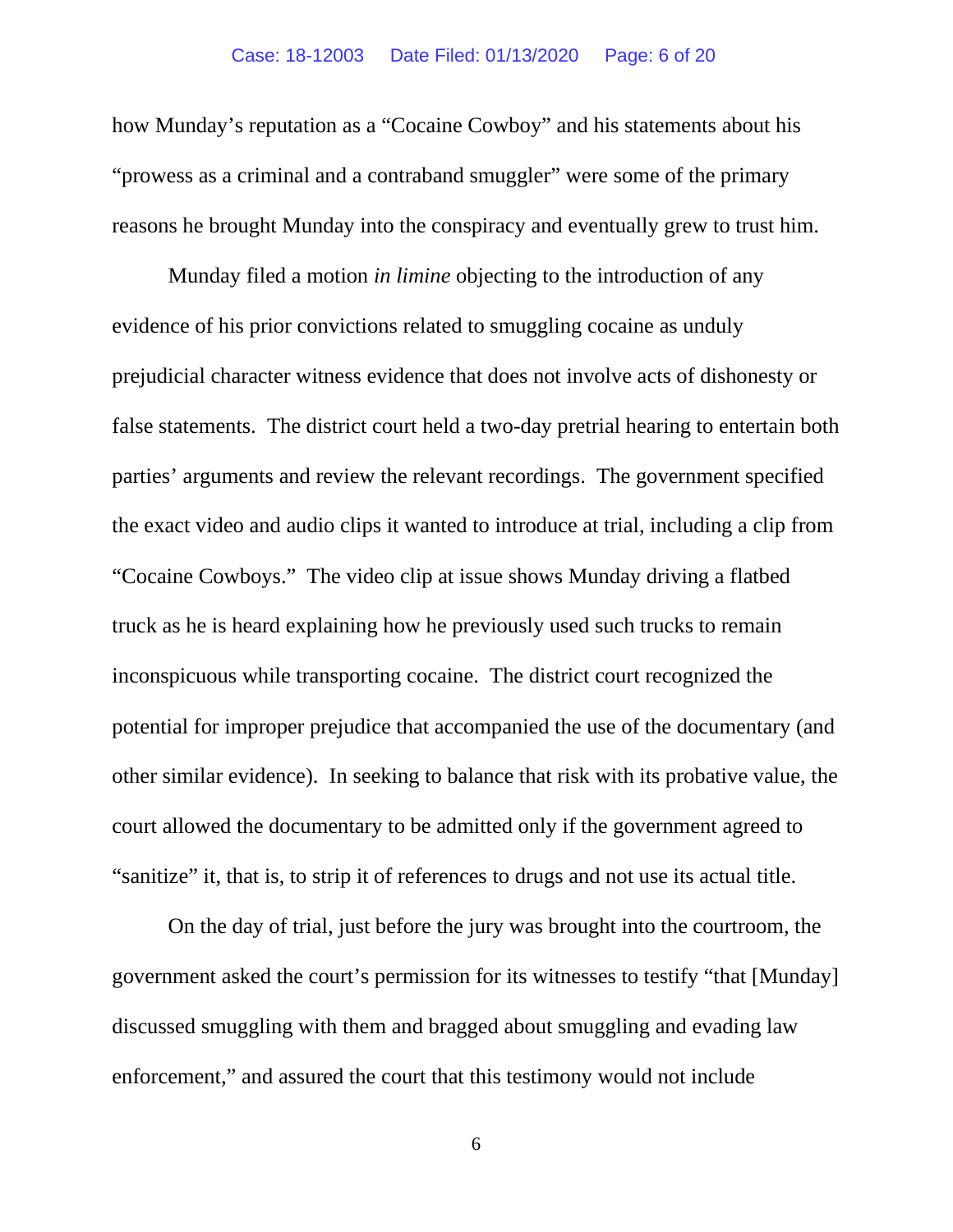references to Munday being a "cocaine cowboy" or use the phrase "drug smuggling." The court responded approvingly, saying, "I think that was kind of implicit in my previous rulings." And Munday "continue[d] with [his] objection."

Testimony from multiple witnesses at trial established that Munday's main role in this scheme was to help with the transportation of the cars.<sup>[5](#page-6-0)</sup> Johnson's testimony was especially illuminating. He testified that "[Munday] was a person who was able to move things around, he was a logistics guy . . . and he was able to evade law enforcement successfully for—for a good amount of time." In fact, it was this particular skill set that served as the basis for Johnson's decision to bring Munday into the conspiracy. They met in a restaurant in 2011, after Johnson had already begun the title-washing scheme, struck up a conversation about their mutual love of cars, and discussed Munday's criminal past. Specifically, Munday told Johnson about "things that he had done with evading law enforcement . . . and smuggling."Were it not for Munday telling Johnson about these criminal experiences, Johnson testified that he would not have brought Munday into the conspiracy.

During trial, Munday objected to the introduction of the clip from "Cocaine Cowboys" which displayed him driving a flatbed truck. He also objected to that

<span id="page-6-0"></span><sup>&</sup>lt;sup>5</sup> Testimony also established that Munday procured vehicles, stored vehicles on his property, attended sham auctions, signed titles for vehicles, and delivered "washed" titles to buyers.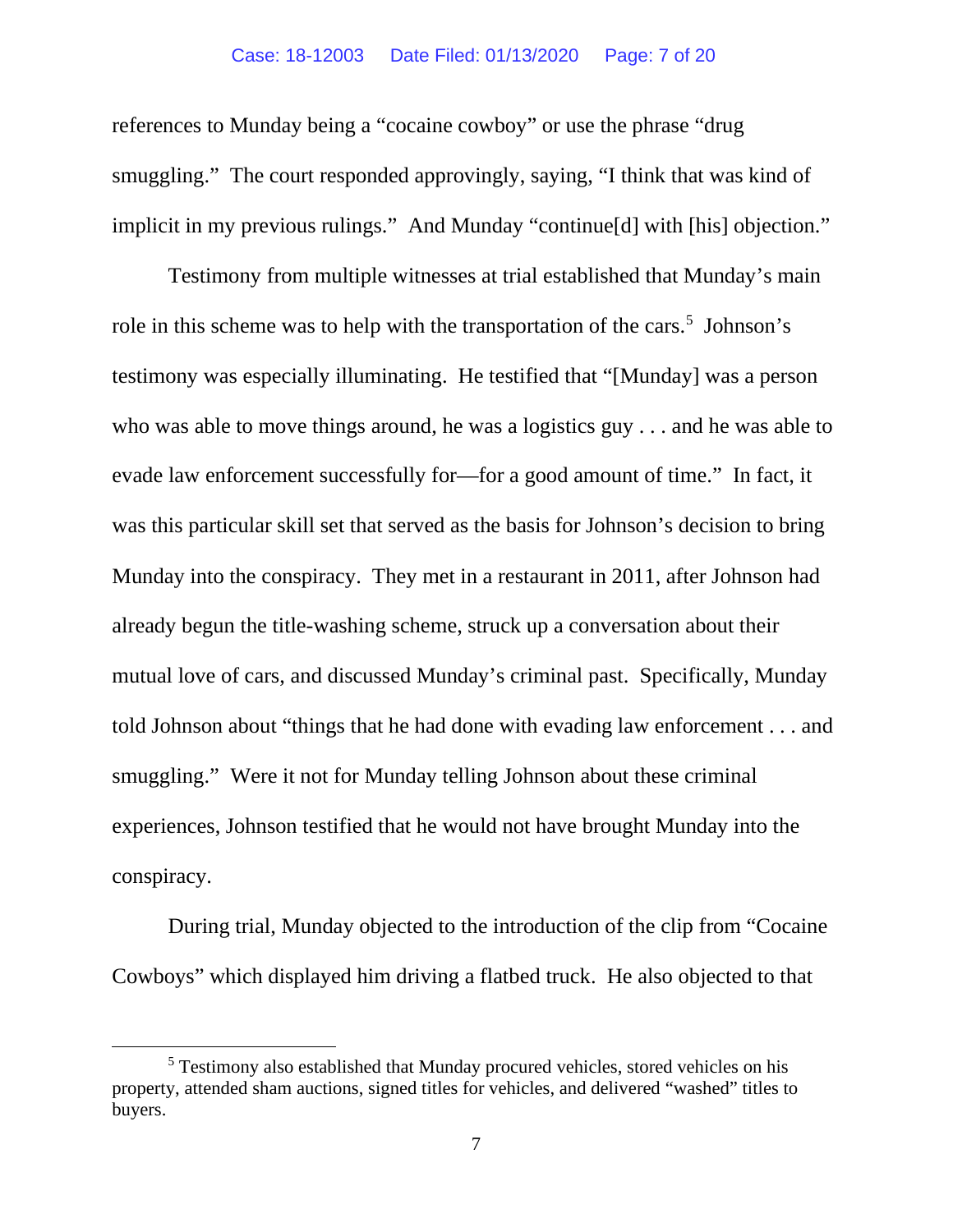#### Case: 18-12003 Date Filed: 01/13/2020 Page: 8 of 20

part of Johnson's testimony about meeting Munday, where Munday supposedly described his history of "evading law enforcement . . . and smuggling." Similarly, he objected to the testimony of a federal agent summarizing the "Tall Tales" audiobook as being about Munday's "life previously as a smuggler," and testimony from another co-conspirator stating that Munday once described his past life "smuggling." The court overruled these objections. After four days of trial, the jury found Munday guilty of five counts of mail fraud and one count of conspiracy to commit mail fraud.

Munday then filed a motion for a new trial. He argued that the government's description of him as a "smuggler" was improper character and prior bad act evidence in violation of Rule  $404(a)(1)$  and (b)(1), respectively, and that the government had not given him proper notice about the use of that term in violation of Rule 404(b)(2). He further asserted that the uses of the term "smuggler" and the clip from "Cocaine Cowboys" were unduly prejudicial in violation of Rule 403. The court disagreed, finding that the government's pre-trial notice of intent to offer Rule 404(b) evidence sufficiently alerted Munday to its intention to introduce evidence of his past smuggling experience, and the court's efforts to limit such evidence to items suggesting Munday's "intent and knowledge to conspire and commit mail fraud in the transportation sector" brought that evidence within Rule 404(b)'s exceptions. The court further found that its limiting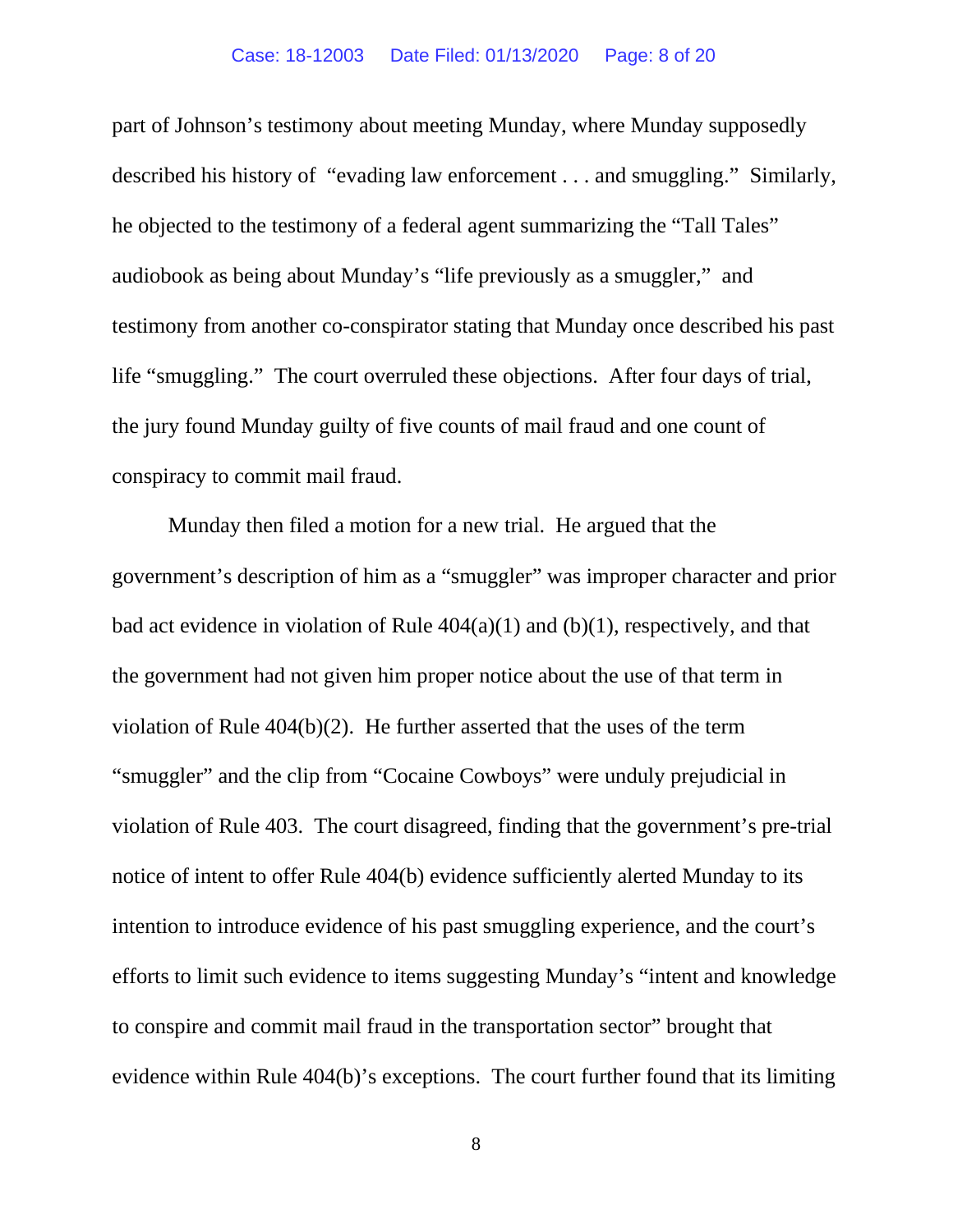#### Case: 18-12003 Date Filed: 01/13/2020 Page: 9 of 20

efforts—which included not allowing the jury to hear the name of the film or otherwise know that Munday has been referred to as a "cocaine cowboy"—avoided any undue prejudice that could have resulted from references to Munday's past "smuggling" and the "Cocaine Cowboy" video clip. Thus, Munday's motion for a new trial was denied.<sup>[6](#page-8-0)</sup>

The probation officer who prepared Munday's presentence report ("PSI") calculated his total offense level at 32 and his criminal history category at III, resulting in a Guideline range recommendation of 151 to 188 months' imprisonment.At the sentencing hearing, both the government and Munday stipulated that his criminal history category should be downgraded to a category II due to the fact that his involvement in the title-washing scheme began after his supervised release had ended and so the enhancement for offenses while under any criminal justice sentence did not apply. The district court accepted that stipulation

<span id="page-8-0"></span><sup>&</sup>lt;sup>6</sup> The government also argued that evidence relating to Munday's past smuggling was "inextricably intertwined" with his participation in the title-washing scheme. The district court acknowledged but did not rule upon this issue. On appeal, Munday contends nonetheless that the "prejudicial evidence was not inextricably intertwined with events occurring during the period of the charged conspiracy." Rule 404(b) does not apply to "evidence of uncharged offenses that are intrinsic to the charged conduct." *United States v. Dixon*, 901 F.3d 1322, 1344–45 (11th Cir. 2018) (quoting *United States v. Holt*, 777 F.3d 1234, 1262 (11th Cir. 2015)). Evidence of criminal activity other than the charged offense is intrinsic and thus not subject to Rule 404(b) if it "arose out of the same transaction or series of transactions as the charged offense, is necessary to complete the story of the crime, or is inextricably intertwined with the evidence regarding the charged offense." *Id*. at 1344–45 (quoting *Holt*, 777 F.3d at 1262). We need not decide whether these facts indicate the evidence in question was "inextricably intertwined," however, because we find that the evidence was admissible on the grounds relied upon by the district court—that is, the exceptions to Rule 404(b).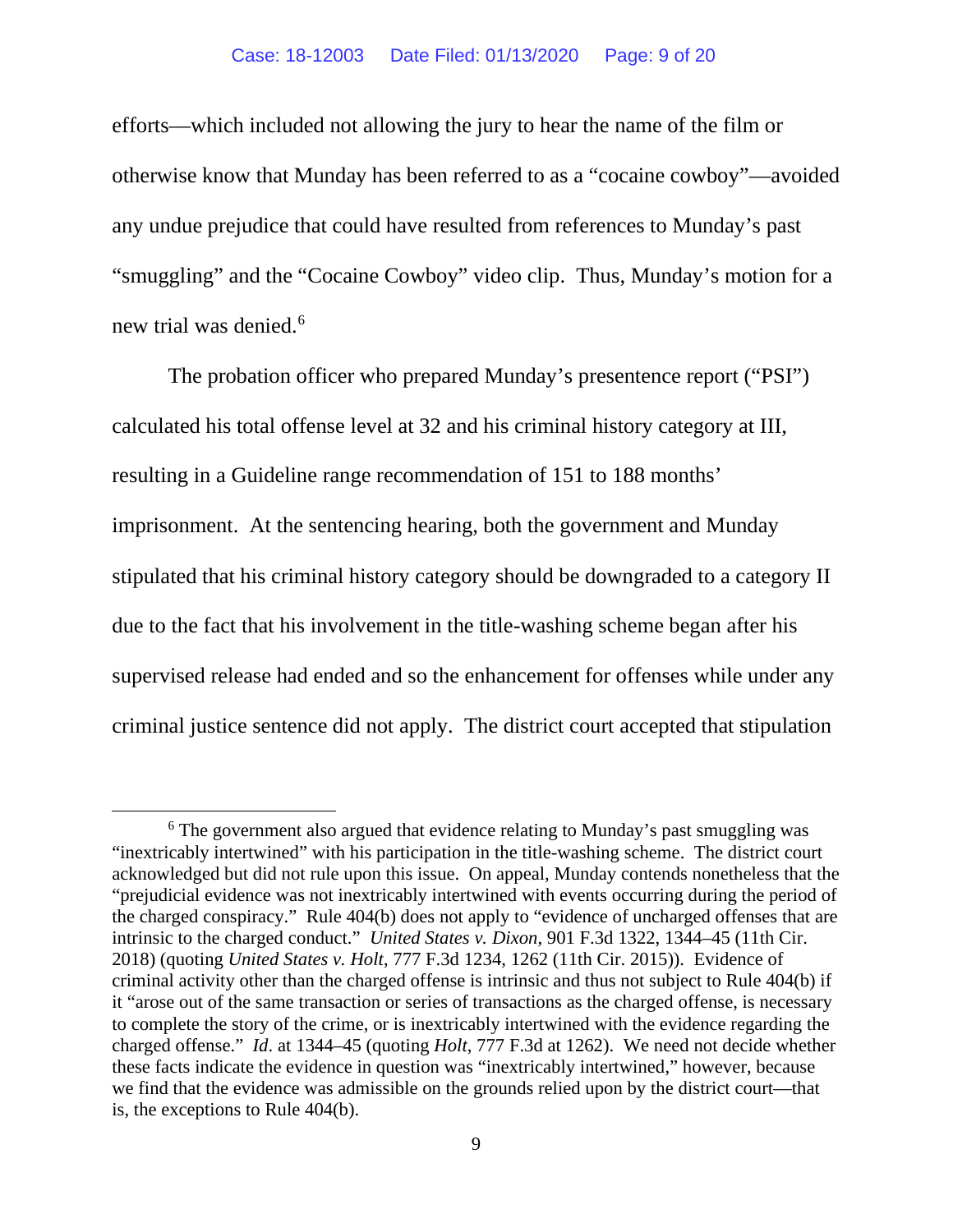and ultimately determined that his total offense level was 27. Thus, Munday's advisory Guideline range fell between 78 and 97 months' imprisonment.

The district court then received recommendations from both parties regarding the sentence. The government recommended 87 months and Munday recommended 24 months. The court accepted neither recommendation, instead imposing a 144-month sentence on each of Munday's six counts to be served concurrently. To justify the upward variance, the court noted (1) the sophistication of the title-washing scheme; (2) the length of time of the scheme; (3) the significant amount of loss the scheme caused; (4) the court's belief that a criminal history category of II "does not adequately reflect [Munday's] true criminal background"; (5) Munday's significant participation in the scheme; (6) Munday's lack of cooperation; and (7) Munday's activity during "the last several decades embracing and publicizing his criminal past" which were "full of braggadocio and zero remorse." In sum, the court found that, since Munday's release from his previous imprisonment, "[h]e's made no efforts to become . . . a lawful member of society."

The district court also found it important "to reflect on the sentences of the three people in this conspiracy who most closely fit into Mr. Munday's participation." Those persons were Johnson, who received 48 months, and two other individuals, who received 30 and 24 months, respectively. The court noted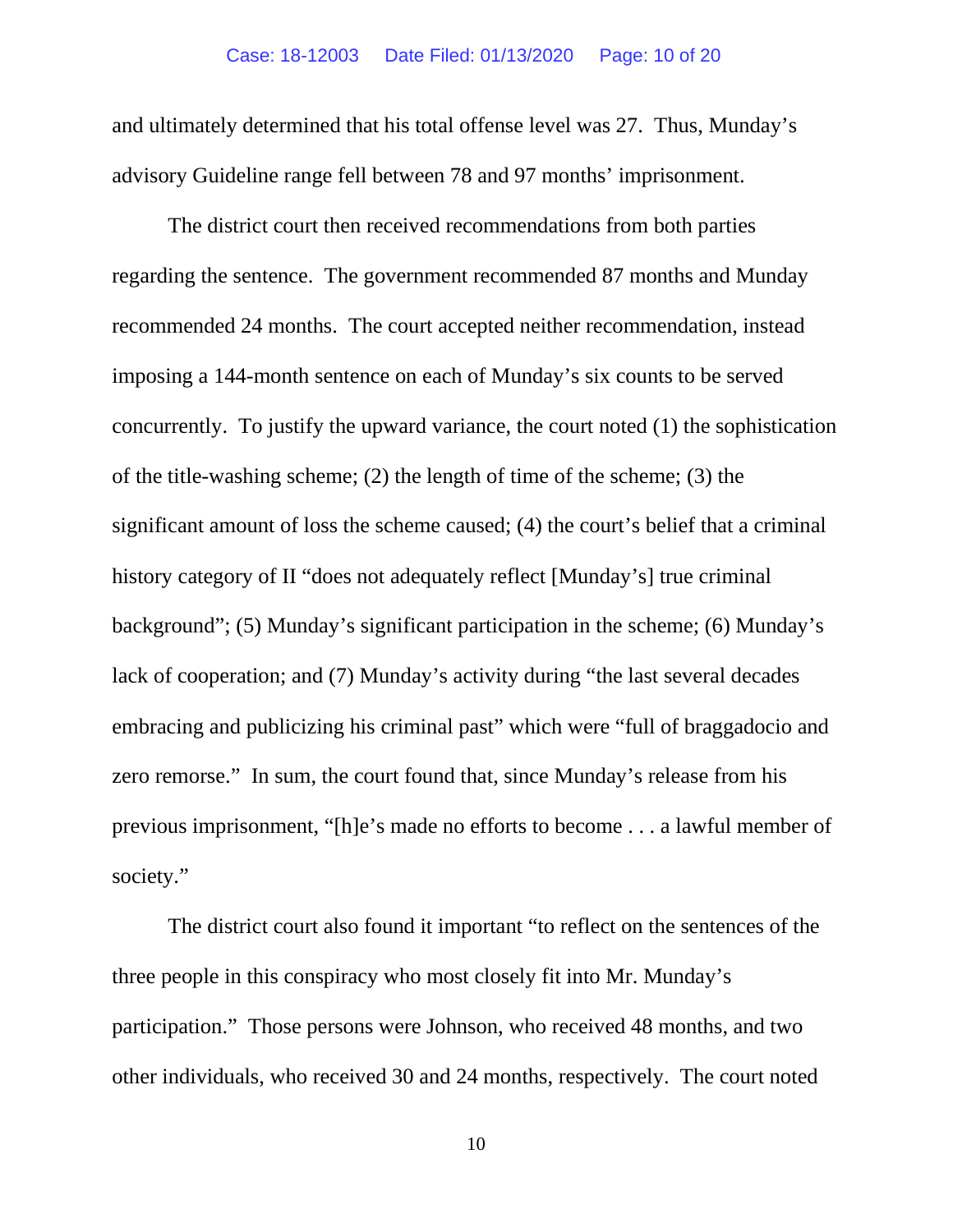significant differences between Munday's situation and theirs, specifically that they had cooperated with the government and did not have criminal backgrounds as serious as Munday's. Thus, even though those three individuals "might have been in the same or higher level in this scheme," the court concluded that giving Munday a higher sentence was "not an unwarranted sentencing disparity."

### II. Standards of Review

We review a district court's evidentiary rulings for abuse of discretion. *United States v. Dodds*, 347 F.3d 893, 897 (11th Cir. 2003). However, "even if an evidentiary ruling is erroneous, 'it will not result in a reversal of the conviction if the error was harmless.'" *United States v. Langford*, 647 F.3d 1309, 1323 (11th Cir. 2011) (quoting *United States v. Docampo*, 573 F.3d 1091, 1096 (11th Cir. 2009)). "An error is harmless unless there is a reasonable likelihood that it affected the defendant's substantial rights." *Id.* (quoting *United States v. Hands*, 184 F.3d 1322, 1329 (11th Cir. 1999)).

We review the reasonableness of a sentence under an abuse-of-discretion standard. *See Gall v. United States*, 552 U.S. 38, 51 (2007); *see also United States v. Tome*, 611 F.3d 1371, 1378 (11th Cir. 2010).

#### III. Discussion

A. Rules 404 & 403 Issues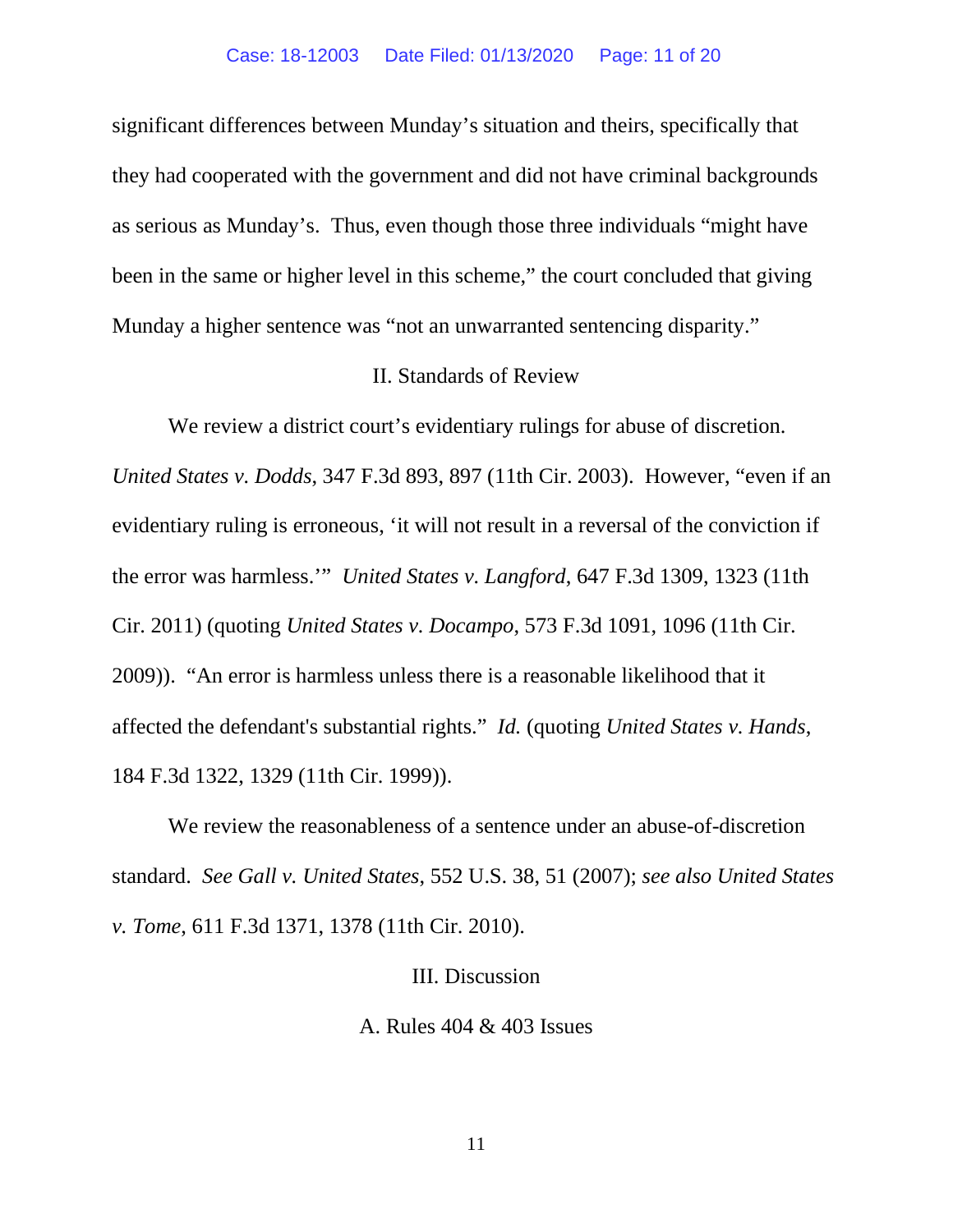#### Case: 18-12003 Date Filed: 01/13/2020 Page: 12 of 20

Munday contends that he was irreparably prejudiced at trial due to the admission of evidence describing his past as a smuggler and a videotape showing him using a flatbed truck. He argues this evidence is impermissible character evidence in violation of Rules  $404(a)(1)$  and  $404(b)(1)$ , and also that the prejudicial effect of the evidence was not outweighed by any probative value in violation of Rule 403.[7](#page-11-0)

Rule 404(a)(1) prohibits the admission of evidence of "a person's character or character trait . . . to prove that on a particular occasion the person acted in accordance with the character or trait." Similarly, Rule 404(b) prohibits the admission of evidence of "a crime, wrong, or other act . . . to prove a person's character in order to show that on a particular occasion the person acted in accordance with the character," except where such evidence is admitted "for another purpose, such as proving . . . knowledge . . . [and] absence of mistake . . . ." To be admissible at trial, Rule 404(b) evidence must (1) "be relevant to an issue other than the defendant's character," (2) be supported "by sufficient proof to allow a jury to find that the defendant committed the extrinsic act," and (3) "possess probative value that is not substantially outweighed by its undue prejudice, and the

<span id="page-11-0"></span> $<sup>7</sup>$  Munday also argues in passing that he was not provided sufficient notice regarding the</sup> government's intent to reference his experience as a "smuggler" or with "smuggling." This scant mention of the notice issue is insufficient to raise an argument on appeal. *See Sapuppo v. Allstate Floridian Ins. Co.*, 739 F.3d 678, 681 (11th Cir. 2014) ("We have long held that an appellant abandons a claim when he either makes only passing references to it or raises it in a perfunctory manner without supporting arguments and authority.").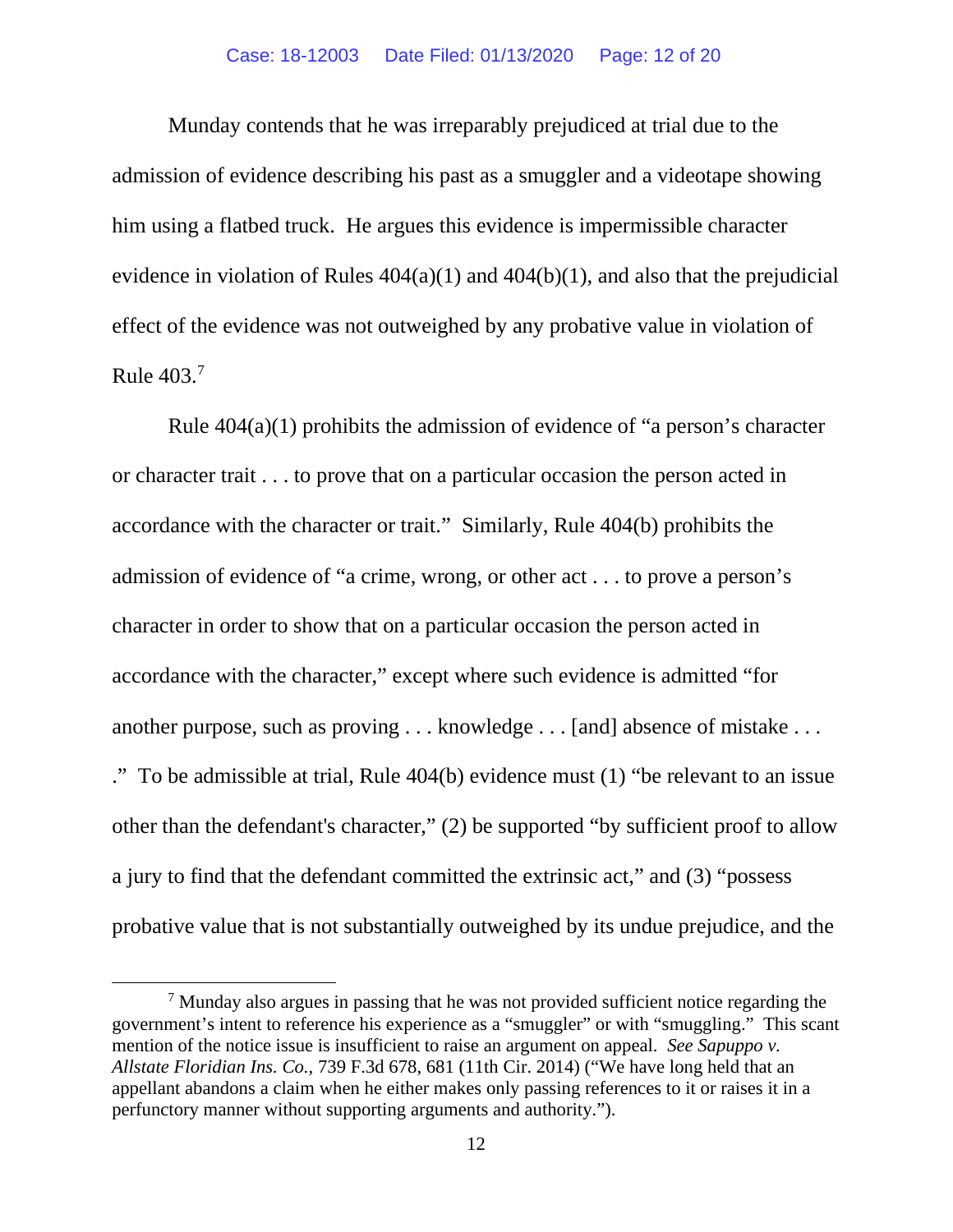evidence must meet the other requirements of Rule 403."[8](#page-12-0) *United States v. Sanders*, 668 F.3d 1298, 1314 (11th Cir. 2012) (quoting *United States v. Miller,* 959 F.2d 1535, 1538 (11th Cir. 1992) (en banc)). An exclusion based on Rule 403, however, "is an extraordinary remedy which the district court should invoke sparingly, and the balance should be struck in favor of admissibility." *United States v. Dodds*, 347 F.3d 893, 897 (11th Cir. 2003). Furthermore, a trial court's limiting instruction to a jury "can diminish any unfair prejudice caused by the evidence's admission." *United States v. Brown*, 665 F.3d 1239, 1247 (11th Cir. 2011).

We first find unavailing Munday's contention that references to his past as a smuggler and a video clip showing him using a flatbed truck were impermissible character evidence. Pursuant to Rule 404(b), the government offered the evidence in question relating to Munday's past acts as a smuggler who used a tow truck to evade law enforcement to establish that Munday had the requisite intent, knowledge of the skills needed, and absence of mistake in the instant offense.<sup>[9](#page-12-1)</sup>

<span id="page-12-0"></span><sup>&</sup>lt;sup>8</sup> Rule 403 provides that a court may "exclude relevant evidence if its probative value is substantially outweighed by a danger of one or more of the following: unfair prejudice, confusing the issues, misleading the jury, undue delay, wasting time, or needlessly presenting cumulative evidence." Fed. R. Evid. 403.

<span id="page-12-1"></span><sup>9</sup> By not pleading guilty, Munday put his intent at issue, which was a required element for mail fraud. § 1341 ("Whoever, having devised or *intending* to devise any scheme or artifice to defraud . . . ."); *see also United States v. Matthews*, 431 F.3d 1296, 1311 (11th Cir. 2005) (finding that in a conspiracy case a not guilty plea "renders the defendant's intent a material issue" (quoting *United States v. Roberts*, 619 F.2d 379, 383 (5th Cir. 1980))).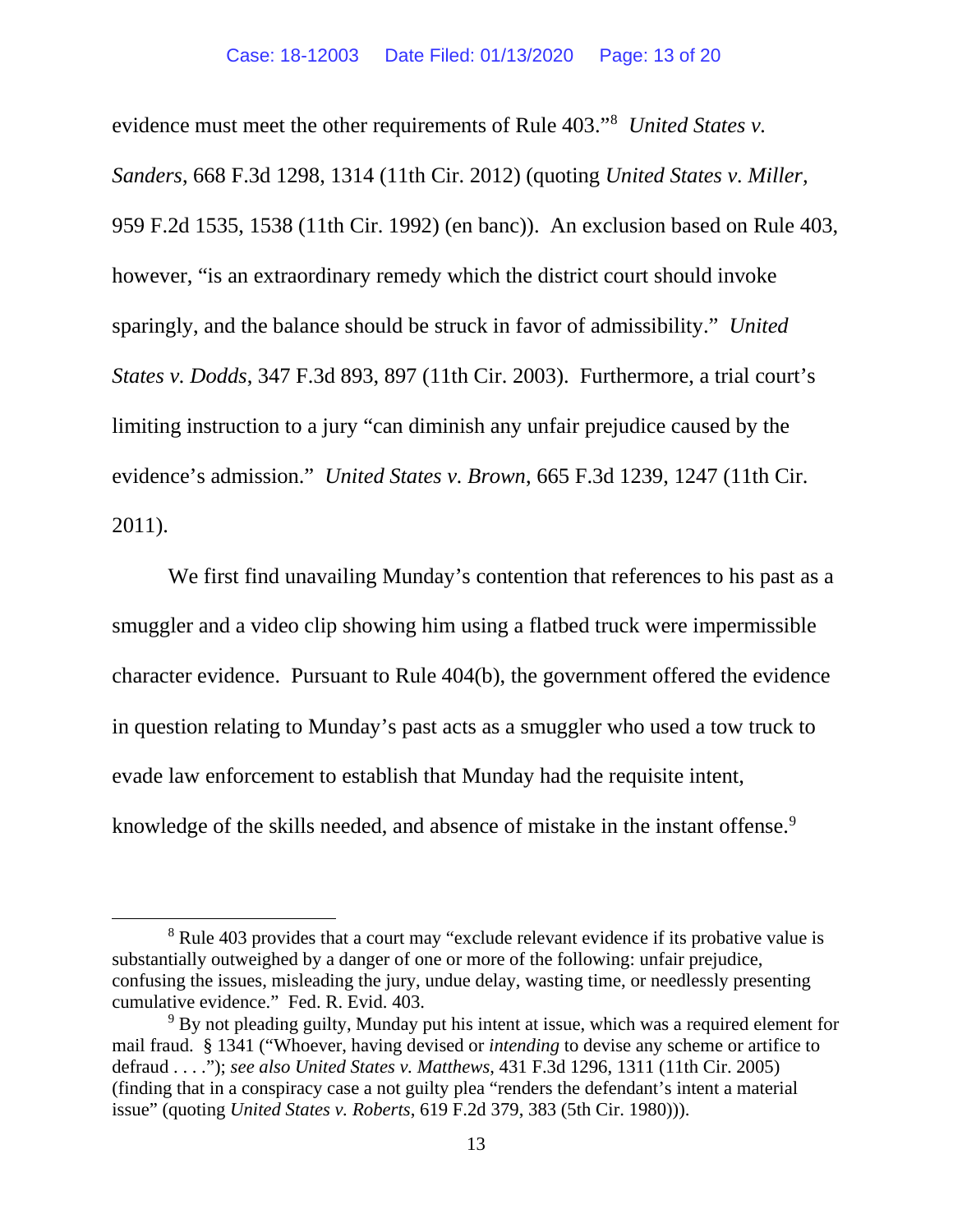These ends were reasonable in light of testimony describing Munday's main role in the title-washing scheme as being responsible for "transportation" and "logistics" of vehicles. *See United States v. Jernigan*, 341 F.3d 1273, 1281 (11th Cir. 2003) (finding that a defendant's previous possession of a weapon in a car "logically bear[s] on his knowledge of the presence of a gun at the time Jernigan's car was pulled over"). Accordingly, the district court properly found that these items of evidence fell within Rule 404(b)(2)'s exceptions to the general prohibition on prior act evidence, and thus were relevant to an issue other than Munday's character.

We also find that references to Munday's past as a smuggler and the "Cocaine Cowboys" video clip were not unduly prejudicial under Rule 403. During the pre-trial motion in limine hearing, the district court ensured that any prejudicial impact was mitigated by excluding references to drugs and the term "cocaine cowboy" throughout the trial. The court repeatedly provided a limiting instruction to the jury which forbid them from considering evidence of prior similar acts as evidence of guilt in the title-washing scheme. At no time during trial did the government specify that Munday's past smuggling resulted in a conviction. In fact, the government itself specified in its closing argument that the prior similar act evidence was meant to establish Munday's "knowledge . . . or intent necessary to commit the crime charged in the indictment." And the descriptions of Munday's expertise in smuggling through the act of towing trucks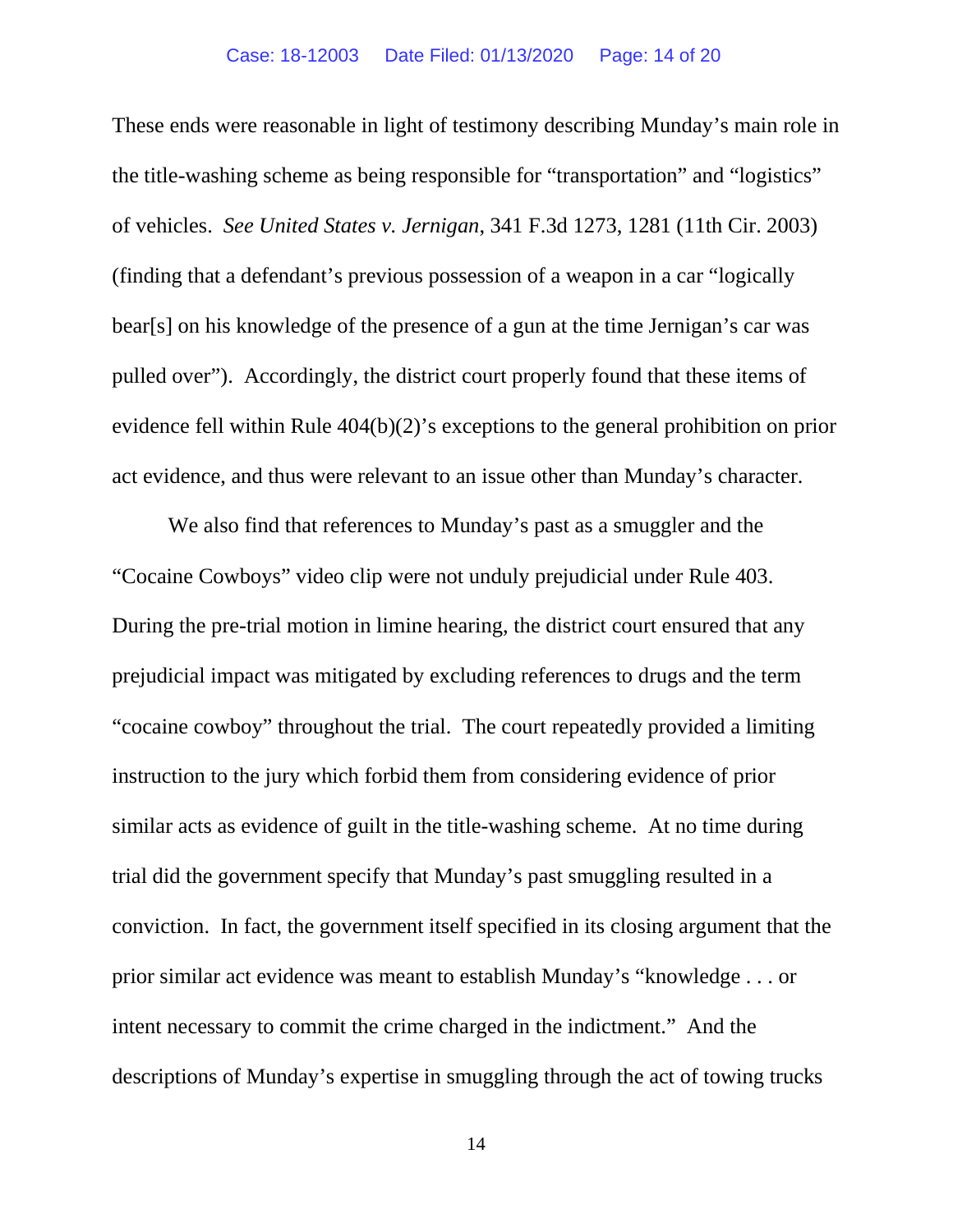and the "Cocaine Cowboys" video clip supporting those descriptions had significant probative value given Munday's role in the title-washing scheme. As Johnson testified, such evidence showed that "[Munday] was a person who was able to move things around, . . . and he was able to evade law enforcement successfully . . . ."

Munday contends nonetheless that references to "smuggling" had special import given the geographical location of the trial—southern Florida—because of that region's unfortunate familiarity with "drug smuggling" in the 1970's and 1980's. This unsupported argument is speculative at best and does not tip the scales toward prejudice.

Accordingly, we find that none of the challenged evidence was unduly prejudicial in light of its probative value, thus satisfying the requirements of Rules 404(b) and 403. The district court did not abuse its discretion in admitting this evidence.

But even if this evidence should have been excluded, Munday has not shown that such an error, when weighing "the record as a whole," had a "substantial influence on the outcome" of his trial. *Hands*, 184 F.3d at 1329. In other words, any error that could be shown would be harmless in light of the totality of the evidence presented at trial. Beyond the references to Munday's past smuggling and a video clip showing him towing trucks, the government presented ample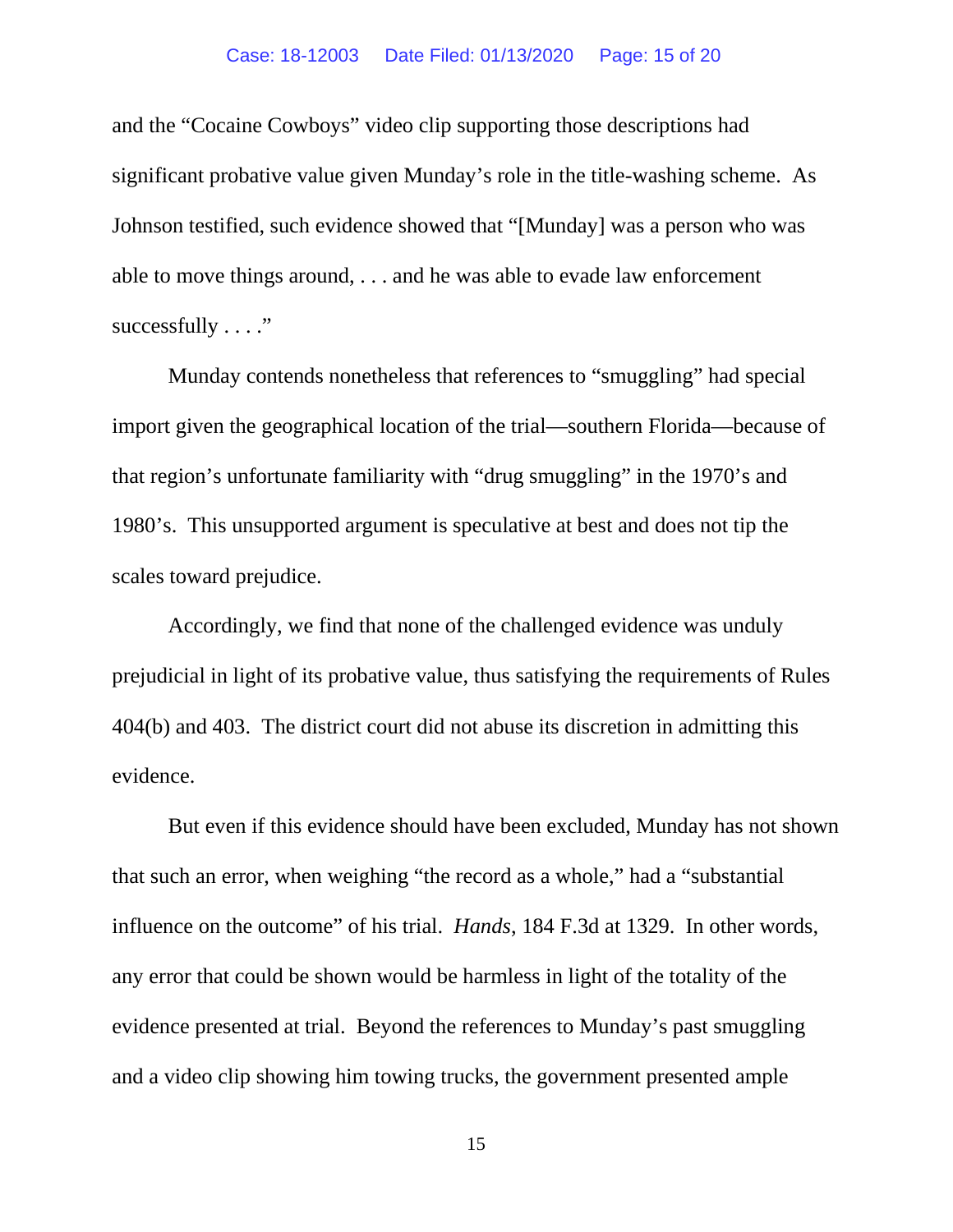evidence at trial to demonstrate that Munday committed the mail fraud in question and was engaged in the conspiracy involving the title washing. The government presented eight witnesses who testified against Munday, including three coconspirators, an individual from whom Munday purchased and picked up a car used in the scheme, and two law enforcement officers. Each co-conspirator testified to Munday's knowledge and participation in the scheme. One law enforcement officer testified that he actually observed Munday at a sham auction and Munday himself admitted to being there. The government also introduced numerous exhibits, including fraudulently obtained car titles signed by Munday and delivered to a co-conspirator, checks provided to and signed by Munday in connection with cars he purchased and delivered in the scheme, photographs of Munday's property where numerous cars were hidden from lienholders, and a videotaped confession of Munday admitting to his participation in what he called the "hokey doke" scheme (the process Johnson used for "getting titles through the auctions"). Accordingly, in light of the large body of evidence presented by the government, we conclude that any assumed prejudice or harm caused to Munday by references to his past as a smuggler or the video displaying him driving a flatbed truck "had no substantial influence on the outcome and sufficient evidence uninfected by error supports the verdict." *Id.* (quoting *United States v. Fortenberry*, 971 F.2d 717, 722 (11th Cir. 1992)); *see also United States v.*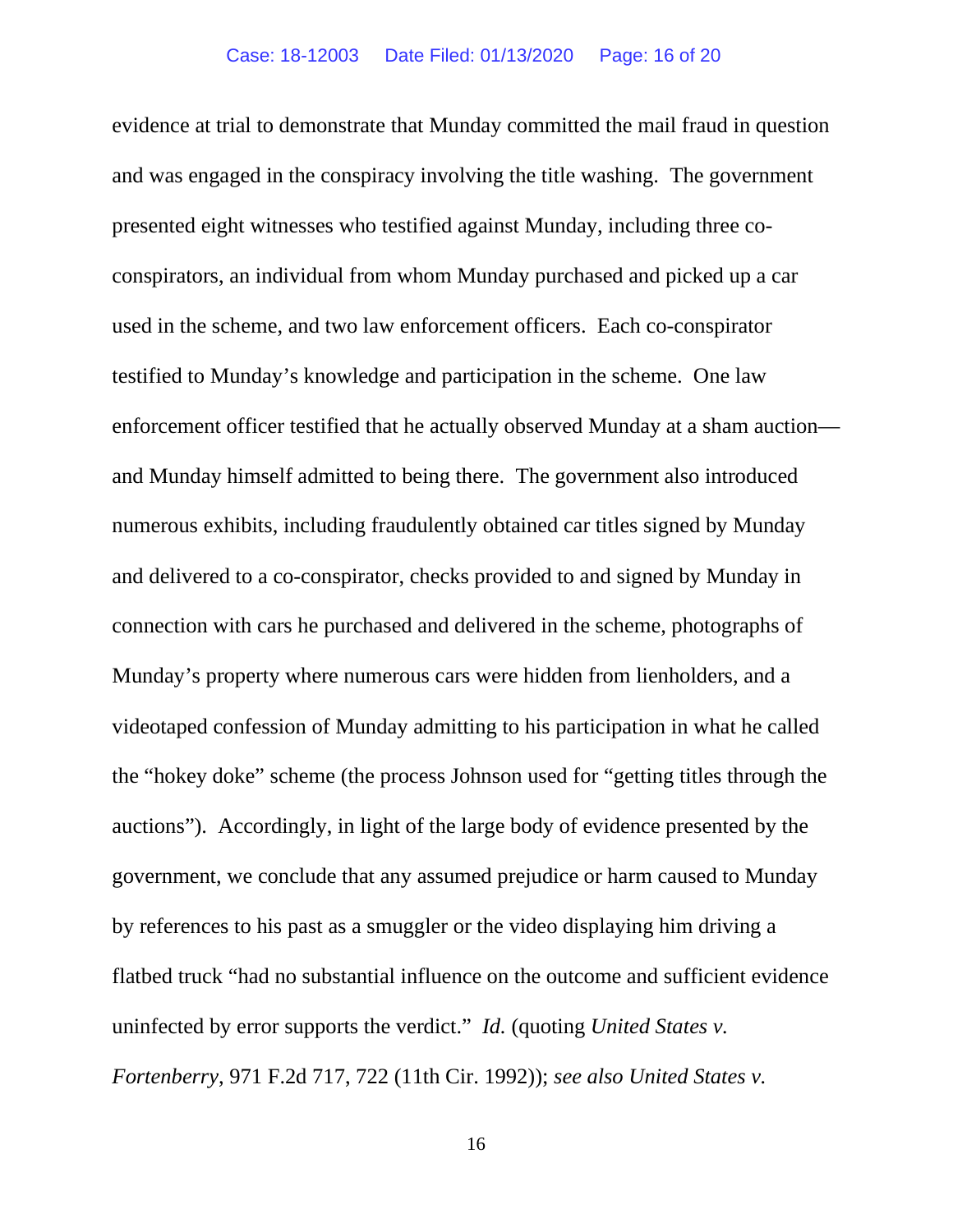*Khanani*, 502 F.3d 1281, 1292 (11th Cir. 2007) ("No reversal will result if sufficient evidence uninfected by any error supports the verdict, and the error did not have a substantial influence on the outcome of the case.") (citing *Hands*, 184 F.3d at 1329).

### B. Sentencing Issue

Munday also challenges the district court's 47-month upward variance from its Guidelines calculation on substantive grounds.

On appeal, Munday bears the burden to show the sentence was unreasonable in light of the record and the 18 U.S.C. § 3553(a) factors. *Tome*, 611 F.3d at 1378. The § 3553(a) factors include: (1) the nature and circumstances of the offense and the history and characteristics of the defendant; (2) the need to reflect the seriousness of the offense, to promote respect for the law, and to provide just punishment for the offense; (3) the need to protect the public; (4) the kinds of sentences available; (5) the Sentencing Guidelines range; (6) pertinent policy statements of the Sentencing Commission; (7) the need to avoid unwanted sentencing disparities; and (8) the need to provide restitution to victims. 18 U.S.C. § 3553(a). The weight given to each § 3553(a) factor is within the district court's sound discretion. *United States v. Kuhlman*, 711 F.3d 1321, 1327 (11th Cir. 2013).

Should the district court vary upwards from its Guidelines range calculation, "it must consider the extent of the deviation and ensure that the justification is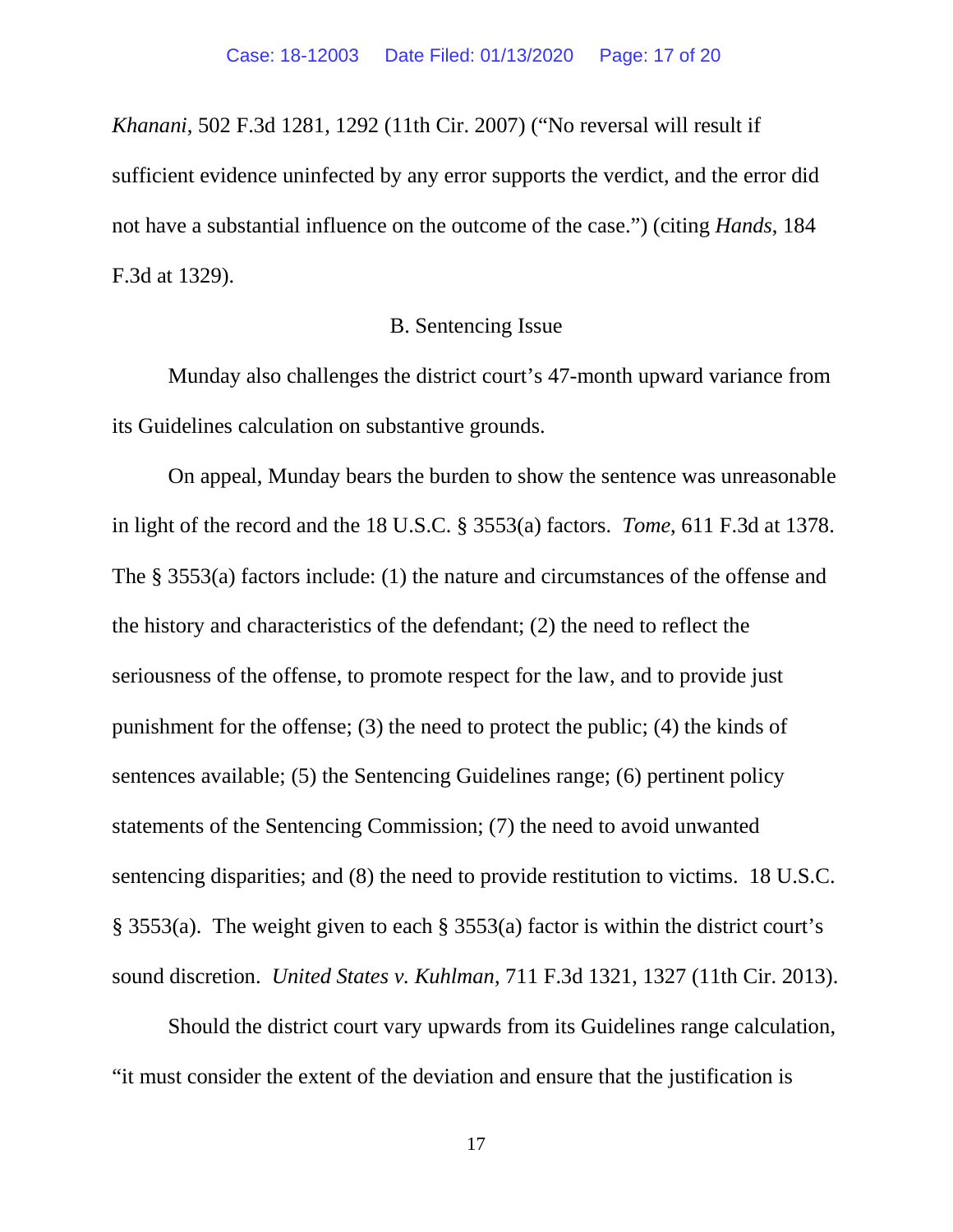sufficiently compelling to support the degree of the variance." *Tome*, 611 F.3d at 1378 (quoting *United States v. Williams*, 526 F.3d 1312, 1322 (11th Cir. 2008)); *see also United States v. Rosales-Bruno*, 789 F.3d 1249, 1259 (11th Cir. 2015). The court's justification must be "compelling enough to support the degree of the variance and complete enough to allow meaningful appellate review," but an "extraordinary justification" is not required for a sentence outside the guideline range. *United States v. Shaw*, 560 F.3d 1230, 1238 (11th Cir. 2009) (quotations omitted). On review, we do not presume that a sentence outside the Guidelines range is unreasonable, but we must consider the extent of any variance and "give due deference to the district court's decision that the § 3553 factors, on a whole, justify the extent of the variance." *United States v. Turner*, 626 F.3d 566, 574 (11th Cir. 2010) (internal quotations omitted).

Munday contends that his sentence is substantively unreasonable due to the disparity between his sentence and those of his co-conspirators. To this end, he argues that he was "far from the most culpable" of the co-conspirators, that he should not be dealt a "trial tax" for declining a plea deal when the others accepted it, and also that the district court unfairly characterized his publicization of his criminal past as "full of braggadocio."

We find these arguments unpersuasive. As described above, the district court demonstrated thoughtful appreciation for  $\S 3553(a)(6)$ 's requirement that it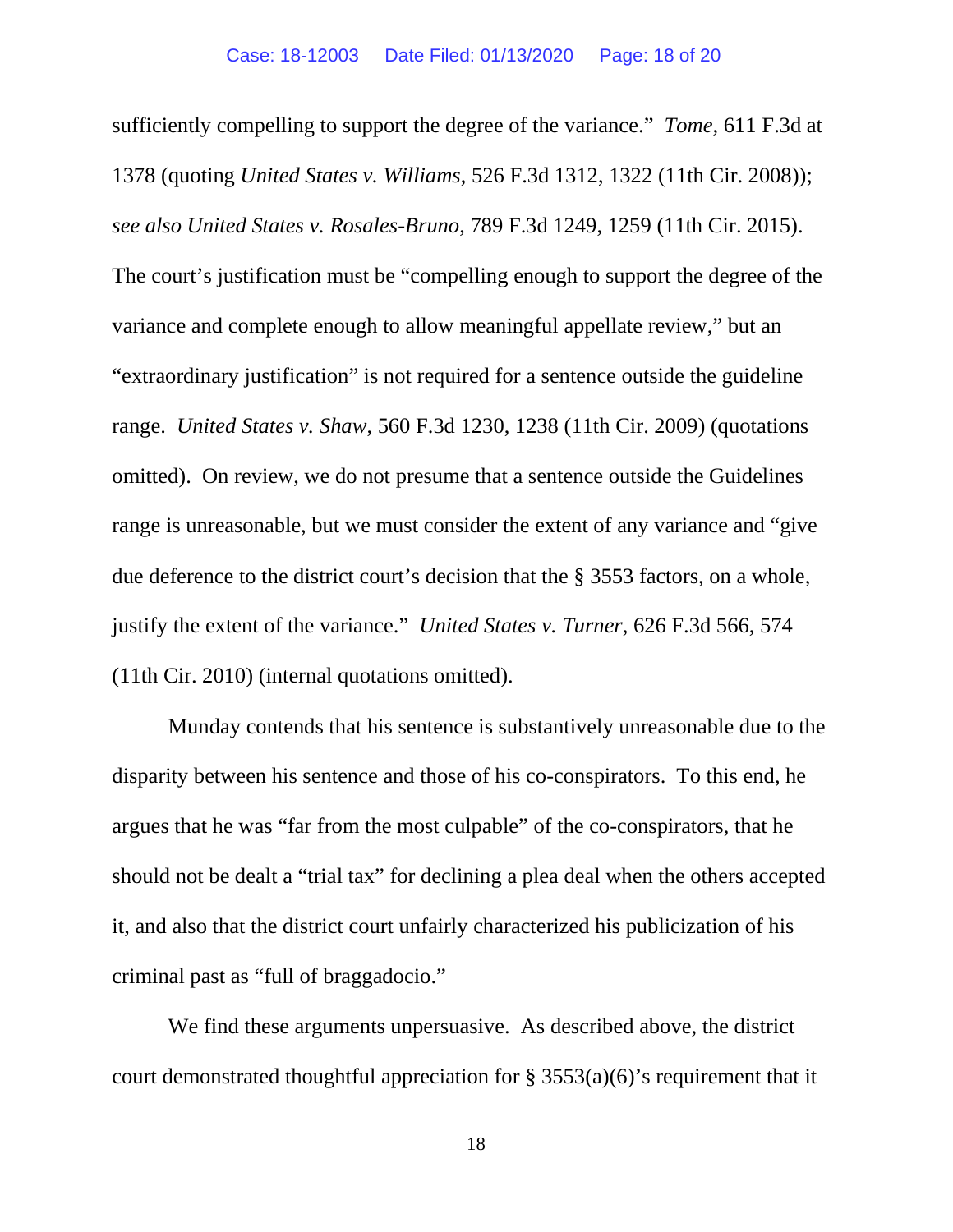"avoid imposing a sentence that results in unwarranted sentencing disparities" by "reflect[ing] on the sentences" of co-conspirators with similar participation as Munday. In other words, the district court contemplated Munday's relative culpability and incorporated that consideration into its sentencing decision. Beyond this, the district court supported its 47-month upward variance by finding that Munday's criminal history did not "adequately reflect his true criminal background," and that the title-washing scheme was "sophisticated" and "took place over a lengthy period of time involving a significant amount of loss." These are exactly the type of considerations that are appropriate under § 3553(a). And whatever disagreement Munday might have with the district court's deduction about what his numerous publications regarding his past crimes might suggest about his present attitude, he cannot deny that he demonstrated a clear lack of remorse for the instant offense during the sentencing hearing, where he claimed that he "still feels that he is not responsible in this case." Moreover, the fact that Munday's 144-month sentence is substantially lower than the applicable statutory maximum of 240 months "points strongly to reasonableness." *United States v. Nagel*, 835 F.3d 1371, 1377 (11th Cir. 2016). In sum, we find these are "significant justifications" warranting an upward variance. *Rosales-Bruno*, 789 F.3d at 1256 (finding that a "major" upward variance of 60 months was reasonable).